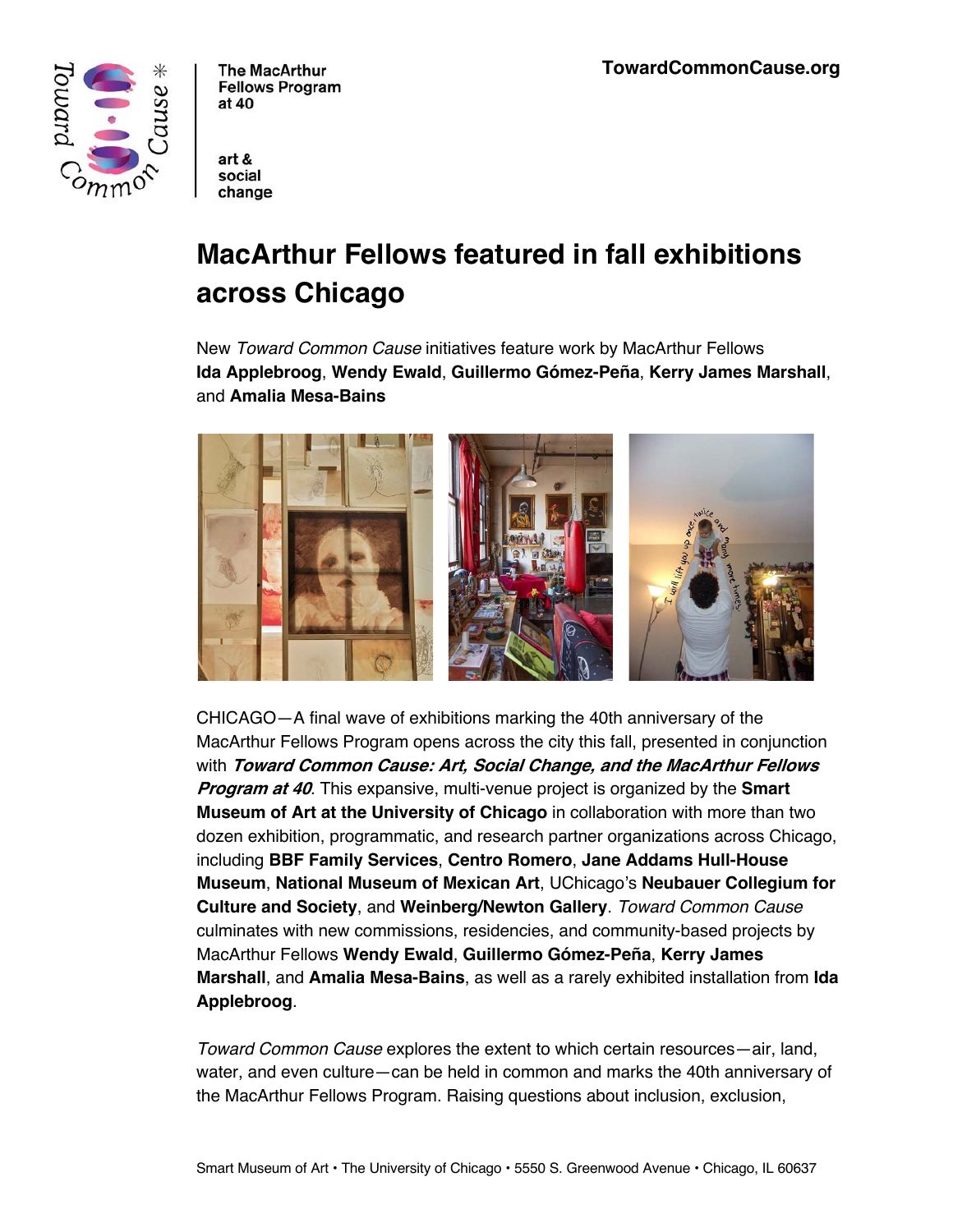The exhibition is curated by **Abigail Winograd**, MacArthur Fellows Program Fortieth Anniversary Exhibition Curator, Smart Museum of Art, The University of Chicago.

#### **SCHEDULE OF FALL EXHIBITIONS**

*Hours of operation and reservation policies vary by location, please confirm with each venue prior to visiting.*

#### **Gómez-Peña's Casa Museo: A Living Museum and Archive September 9, 2021–May 29, 2022**

*Jane Addams Hull-House Museum, 800 S. Halsted Street, Chicago, IL 60607 By reservation only. Open Tuesday–Friday and Sunday 9 am–5 pm.*

For *Toward Common Cause*, pioneering conceptual-performance artist Guillermo Gómez-Peña takes up residence in Jane Addams Hull-House Museum. *Gómez-Peña's Casa Museo* features video and audio from the archives as well as new performance videos developed collaboratively with Gómez-Peña and core members of his performance troupe, La Pocha Nostra. Through sound, image and text, Gómez-Peña and La Pocha Nostra inhabit Jane Addams' office, the original Hull-House library, Jane Addams' bedroom, and other spaces throughout the Hull home. During its seventy-four-year history, Hull-House Settlement was home to nearly one hundred Residents—advocates, doctors, scientists, writers, and artists—who lived on the upper floors of the settlement. The Residents and their immigrant and migrant neighbors worked toward, what Jane Addams called, the common good. In residency at Hull-House, Gómez-Peña and La Pocha Nostra present a borderless world where geographic, municipal, gender and other borders are dismantled to allow public institutions to reflect and serve all publics.

# **Amalia Mesa-Bains: Circle of Ancestors Featured in Día de Muertos – A Time to Grieve & Remember**

#### **September 10–December 12, 2021**

*National Museum of Mexican Art, 1852 W. 19th Street Chicago, Illinois 60608 No reservations required. Open Tuesday–Sunday 10 am–5 pm.*

Annually, the National Museum of Mexican Art holds a *Día de muertos*, or Day of the Dead, exhibition. The 35th iteration of the *Día de muertos* exhibition includes installations, altars, paintings, and prints that span from more traditional to innovative means to celebrate those who have passed through this living cultural practice.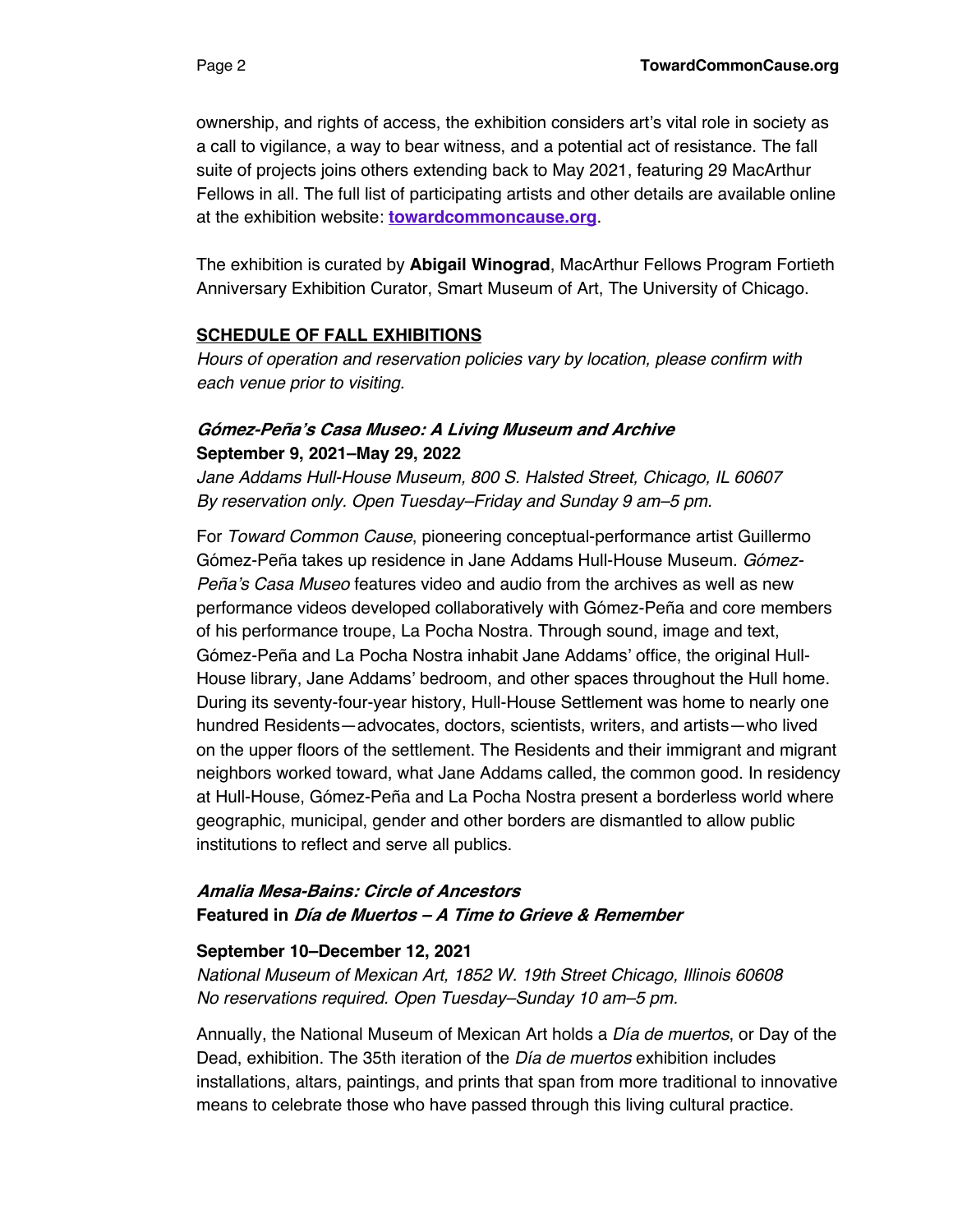Commissioned for *Toward Common Cause* and featured in the exhibition is *Circle of Ancestors* by the artist, curator, and scholar, Amalia Mesa-Bains. This installation is dedicated to the artist's mother, Marina Cornejo Gonzalez Mesa's family and honors the many contributions they and other Mexican families have brought to the building of Chicago. In addition to *Circle of Ancestors*, this exhibition also features an *ofrenda* by the MacArthur Fellow, poet, essayist, and performer, Sandra Cisneros, as well as other works of art from the growing National Museum of Mexican Art permanent collection, which is inclusive of local artists and artists from both sides of the border.

### **Toward Common Cause: Wendy Ewald and Amalia Mesa-Bains September 24–December 18, 2021**

*Weinberg/Newton Gallery, 688 N. Milwaukee Avenue, Chicago, IL 60642 By reservation only. Open Wednesday 2–6 pm; Thursday & Friday 1–5 pm; and Saturday: 12–4 pm.*

Among the pressing issues addressed in *Toward Common Cause* are immigration, migration, and human rights. At Weinberg/Newton, Wendy Ewald and Amalia Mesa-Bains contribute complementary projects that focus on Latinx migration in Chicago. Ewald presents a series of photographs and a film made in Chiapas, Mexico in 1991 alongside a newly commissioned project that explores the pandemic and personal challenges facing refugees and immigrants from Latin America, created in collaboration with youth at Centro Romero with teaching artists from the Smart Museum and Diane Dammeyer Initiative. Mesa-Bains presents *Dos Mundos*, a personal and historical meditation on migration to Chicago through the lens of her own family that makes visible the countless vital contributions the Mexican community has made to the building of Chicago.

# **Kerry James Marshall: Untitled (Circulation) September 29–ongoing**

*BBF Family Services, 1512 S. Pulaski Road, Chicago, IL 60623 Open Monday–Friday, 10 am–2 pm. Groups of more than 6 people must call to make arrangements at 773.542.7300.*

*Untitled (Circulation)* is a new work by Kerry James Marshall designed specifically for the architecture of the BBF Family Services building. The work is composed of photographs taken by the artist over the past four decades of the Bud Billiken Parade, the largest African American event of its kind in the United States. The parade is a Chicago tradition, begun in 1929, that takes place annually on the city's South Side. The procession begins in Bronzeville on Martin Luther King Jr. Drive and ends in Washington Park. Bud Billiken, its mascot, is a symbol of good luck and a guardian of children. Marshall juxtaposes his photos with found images from various disciplines including astronomy, architecture, engineering, biology, chemistry, and medicine. Together, they are a celebration of Black joy and the unlimited avenues for achievement.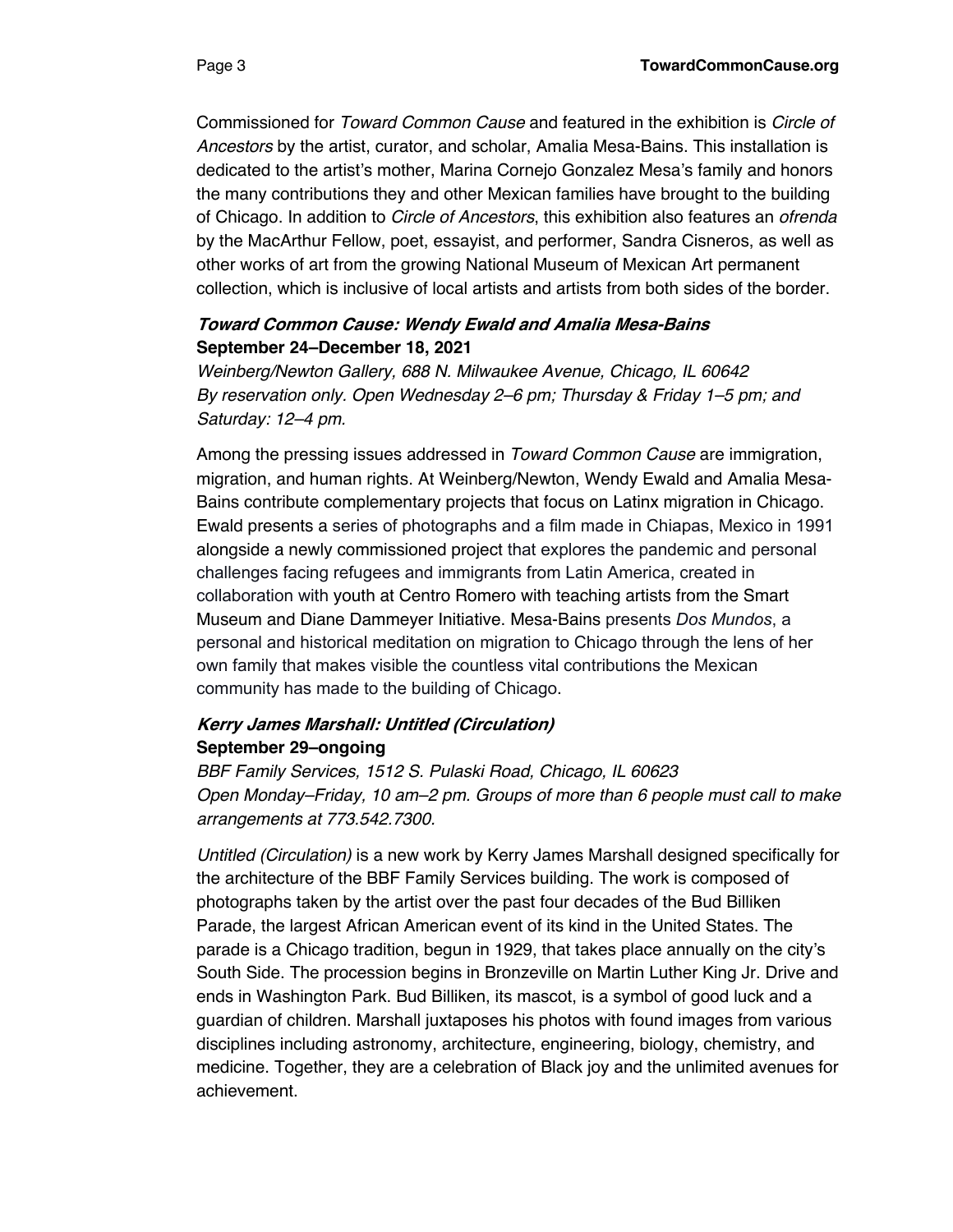**Ida Applebroog: Monalisa October 14, 2021–January 28, 2022** *Neubauer Collegium for Culture and Society, The University of Chicago, 5701 S. Woodlawn Avenue, Chicago, IL 60637 By reservation only. Please contact gallery for current hours.*

As part of *Toward Common Cause*, the Neubauer Collegium's gallery features an installation of *Monalisa* by Ida Applebroog. Living in Southern California in 1969, Applebroog sought refuge from her life as a single mother in her bathtub, where she spent between 2 and 3 hours an evening drawing pictures of her body. This ritual eventually resulted in 160 portraits of Applebroog's vagina. Packed away in 1974 and rediscovered in 2009, the drawings are installed as wallpaper on a wooden structure resembling a house.

# **Daily Life and Dreams in the Pandemic: A Project with the Centro Romero Youth Program**

#### **Fall 2021**

*Centro Romero, 6216 N Clark Street, Chicago, IL 60660 Outdoor installation open to the public.*

In the summers of 2020 and 2021, Centro Romero offered an arts program for youth focused on photography. Working with MacArthur Fellow Wendy Ewald and teaching artists from the Smart Museum and Diane Dammeyer Initiative, the students created photographs and writings that express their inner-lives, dreams, and concerns about contemporary immigration. The resulting collaborative photo-and-text works are presented in a storefront exhibition visible from the sidewalk at Centro Romero, a community-based organization on the northeast side of Chicago, and are also displayed as part of the *Toward Common Cause* exhibition at Weinberg/Newton Gallery.

### **OTHER ONGOING PROJECTS**

*For additional information on these exhibition venues and other* Toward Common *Cause partner organizations, visit* **towardcommoncause.org/partners***.*

#### **Jeffrey Gibson: Sweet Bitter Love Through September 18, 2021**

*Newberry Library, 60 West Walton Street, Chicago, IL 60610 No reservations required. Open Tuesday–Friday 10 am–4 pm and Saturday noon–4 pm.*

New work by Jeffrey Gibson responds to representation of Indigenous people in cultural institutions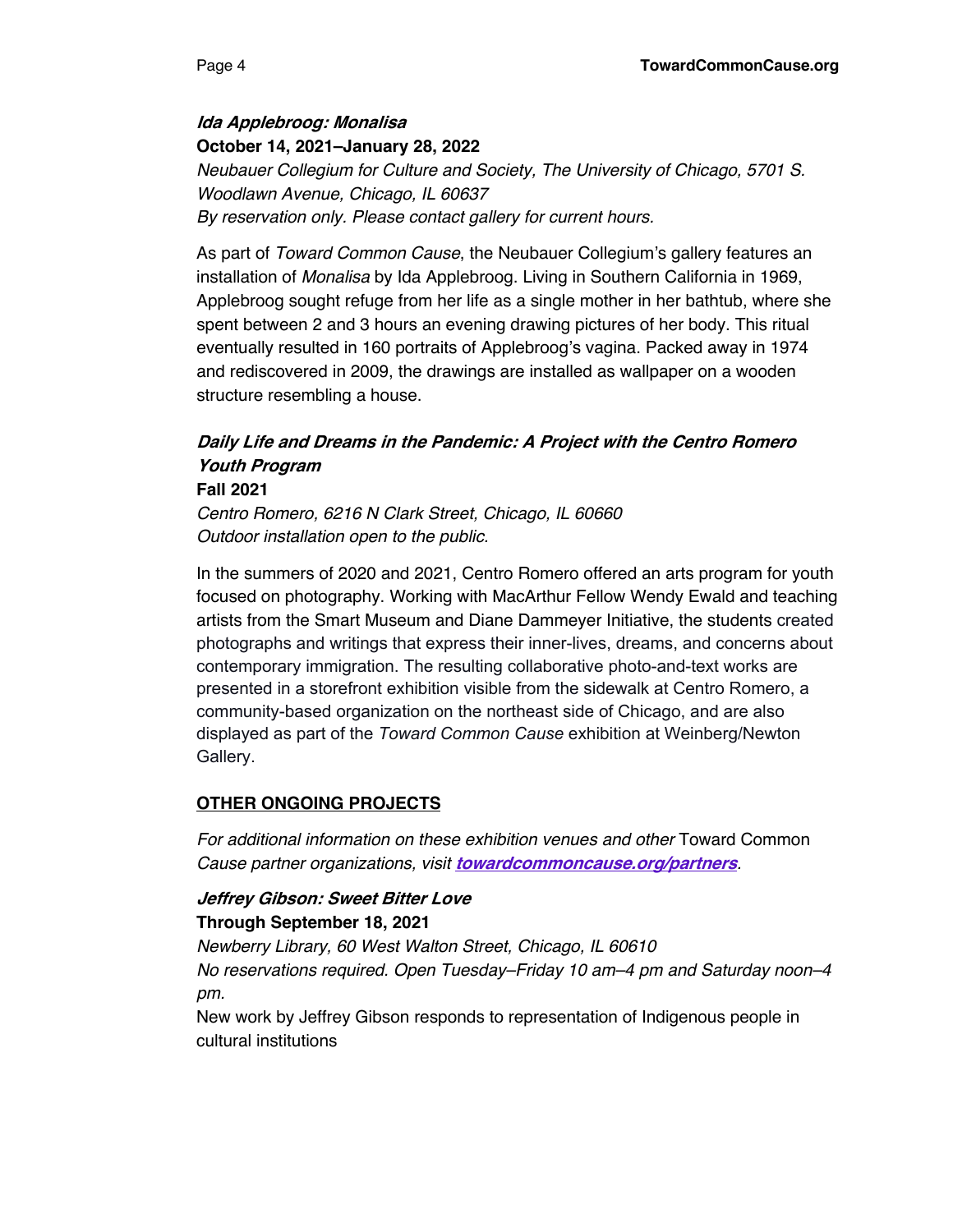# **Whitfield Lovell: The Spell Suite Through September 25, 2021**

*South Side Community Art Center, 3831 S. Michigan Avenue, Chicago, IL 60653 No reservations required. Open Tuesday–Saturday 12–4 pm.*

Whitfield Lovell's poetic and intricately crafted tableaux pay tribute to the daily lives of anonymous African-Americans

# **Kara Walker: Presenting Negro Scenes Drawn Upon My Passage through the South and Reconfigured for the Benefit of Enlightened Audiences Wherever Such May Be Found, By Myself, Missus K.E.B. Walker, Colored Through October 16, 2021**

*DuSable Museum of African American History, The Roundhouse, 740 E. 56th Place, Chicago, IL 60637*

*Reservations encouraged. Open Wednesday–Sunday, 11 am–4 pm.* A signature black-silhouette installation from Kara Walker, presented in the round

# **Toward Common Cause: Mel Chin, LaToya Ruby Frazier, Fazal Sheikh Through October 24, 2021**

*Hyde Park Art Center, 5020 S. Cornell Avenue, Chicago, IL 60615 No reservations required. Open Monday 10 am–4:30 pm; Tuesday–Thursday 10 am–7 pm; Friday 10 am–4:30 pm; and Saturday 10 am–3 pm.* Works by Mel Chin, LaToya Ruby Frazier, and Fazal Sheikh address issues of environmental racism and the disproportionate impact of post-industrial pollution on communities of color

# **Carrie Mae Weems: A Land of Broken Dreams Through December 12, 2021**

*Reva and David Logan Center for the Arts, The University of Chicago, 915 E. 60th Street, Chicago 60637*

*Reservations encouraged. Open Thursday–Friday 1–8 pm; Saturday–Sunday 12– 6pm.*

Carrie Mae Weems reimagines the Black Panther Party's programs for young people in Chicago during the late 1960s and early 1970s

# **Toward Common Cause: Art, Social Change, and the MacArthur Fellows Program at 40**

Through December 19, 2021 *Smart Museum of Art, The University of Chicago, 5550 S. Greenwood Avenue, Chicago, IL 60637*

*Reservations encouraged. Open Thursday–Sunday, 11 am–4 pm.*

A group show considers how race and class shape our rural and urban geographies, featuring works by Mark Bradford, Nicole Eisenman, LaToya Ruby Frazier, Jeffrey Gibson, Alfredo Jaar, Toba Khedoori, Rick Lowe, Iñigo Manglano-Ovalle, Julie Mehretu, Fazal Sheikh, and Xu Bing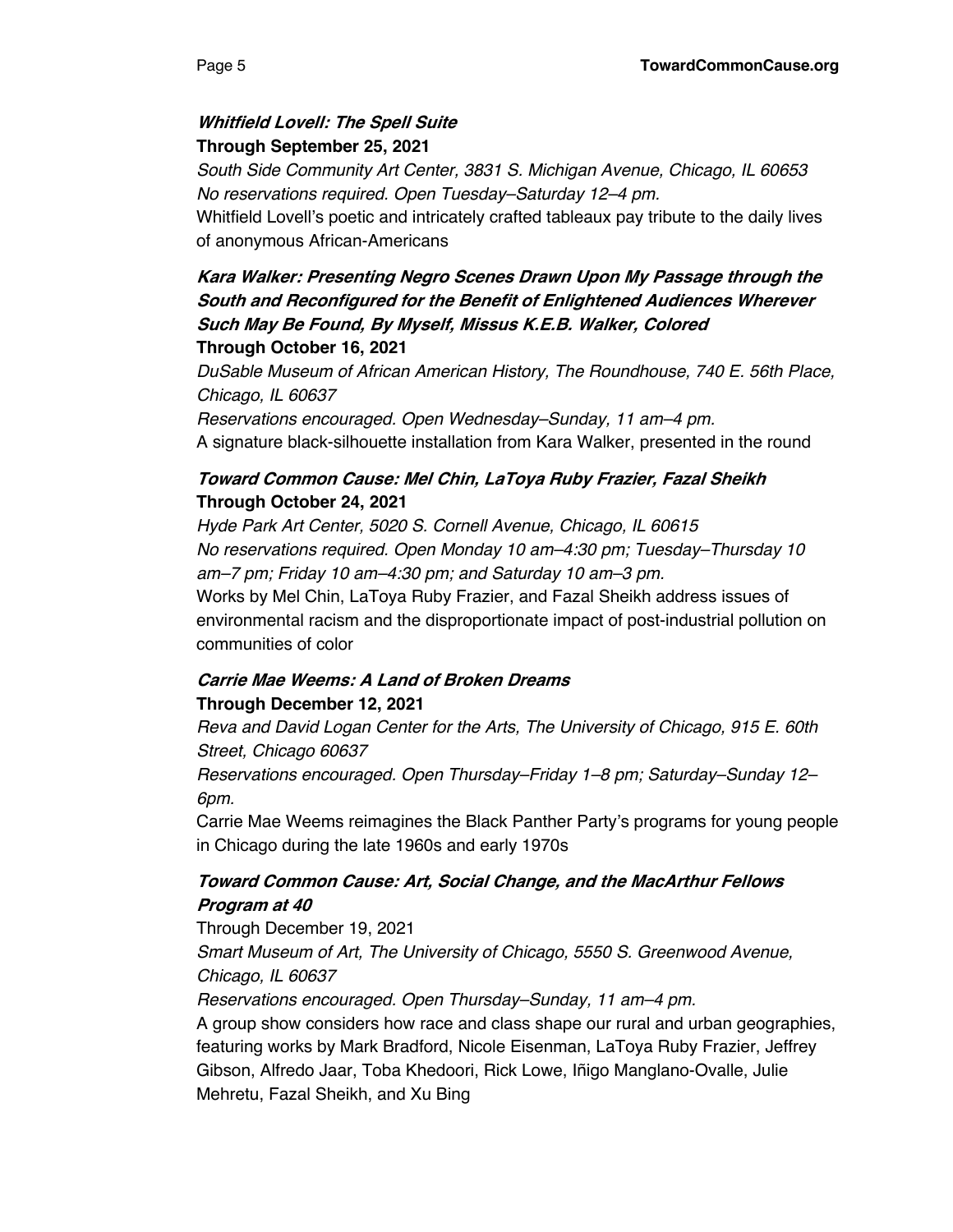# **Toward Common Cause: Art, Social Change, and the MacArthur Fellows Program at 40**

# **Through December 19, 2021**

*Stony Island Arts Bank, 6760 S. Stony Island Avenue, Chicago, IL 60649 No reservations required. Open Sunday 12–7 pm.*

A group show reflects on identity and representation, featuring works by Dawoud Bey, Nicole Eisenman, David Hammons, Gary Hill, Whitfield Lovell, Kerry James Marshall, Trevor Paglen, Kara Walker, Carrie Mae Weems, Deborah Willis, and Fred Wilson.

# **Public murals by Njideka Akunyili Crosby Through November 1, 2021**

*National Public Housing Museum, 1322 W Taylor Street, Chicago, Illinois 60607 Outdoor installation open to the public.*

Works by Njideka Akunyili Crosby reproduced as large, public murals: *The Beautyful Ones, Series #9* and *Mother and Child.*

# **Alfredo Jaar: This Is Not America (A Logo for America) Through January 29, 2022**

*School of the Art Institute of Chicago Galleries, 33 E. Washington Street, 60602 Outdoor installation open to the public.*

Visible from the street, a sequence of projections which were originally displayed on a light board in Times Square, New York.

# **Public murals by Njideka Akunyili Crosby**

### **Through summer 2022**

*Chicago Housing Authority, Minnie Riperton Apartments, 4250 S. Princeton Avenue, Chicago, IL 60609*

*Outdoor installation open to the public.*

Two collage-paintings by Njideka Akunyili Crosby reproduced as large-format murals on the building's façade: *I Still Face You* and *Home: Say It Loud.*

# **Mel Chin: Safehouse Temple Door Iñigo Manglano-Ovalle: Hydrant, 41°47'22.662″ N – 87°37'38.364″ W Ongoing**

*Sweet Water Foundation, 5749 S. Perry Avenue, Chicago, IL, 60621 By reservation only. Tours available every Wednesday, 1–4 pm.* Site-specific installations from Mel Chin and Iñigo Manglano-Ovalle that confront environmental pollution and its disproportionate impact on disinvested communities.

# **Black Wall Street Journey**

# **Ongoing**

*Multiple public art installations and programs* Rick Lowe's multifaceted city-wide project pays tribute to the building of Black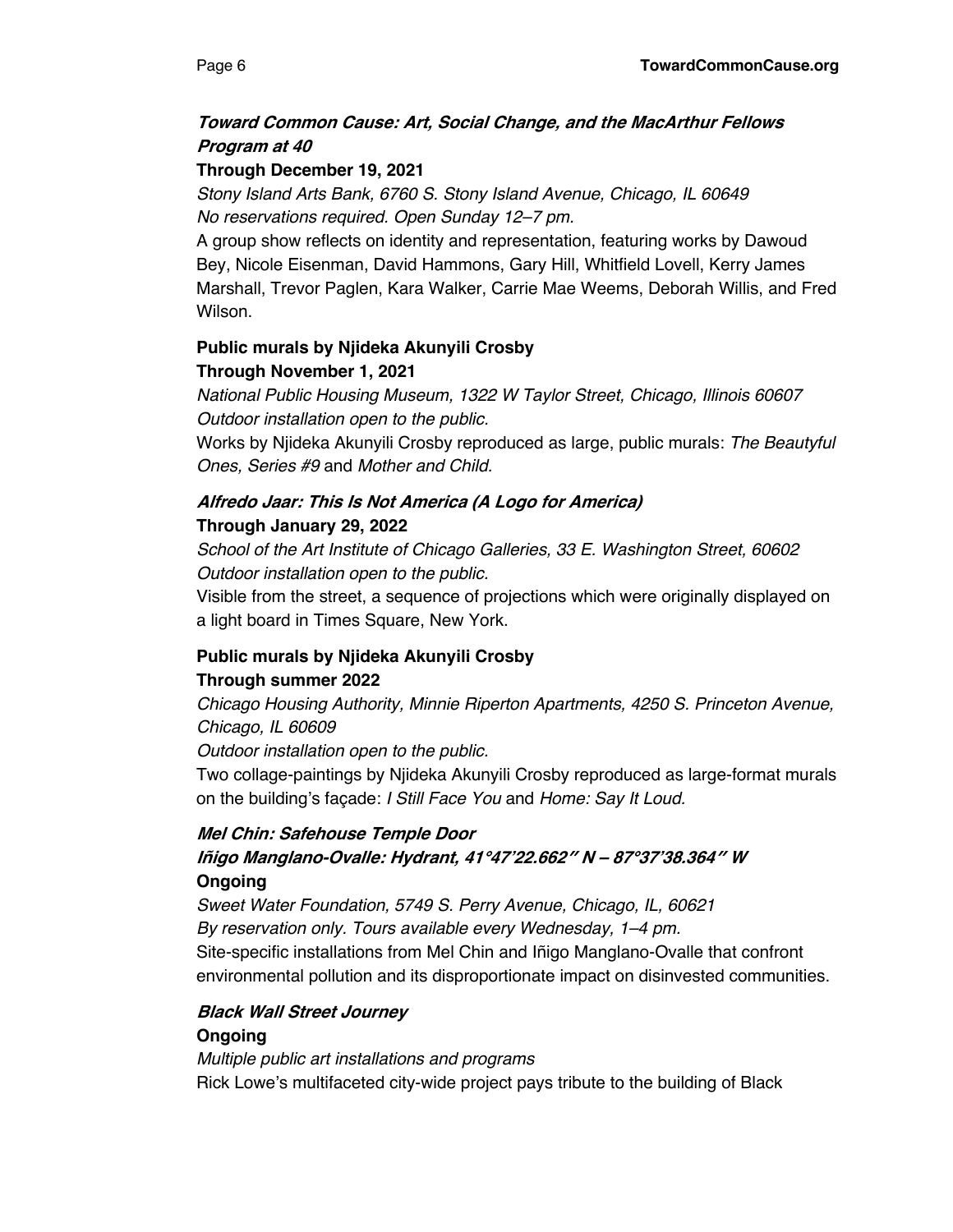wealth, using public art to tell the stories from the journeys of Black communities in Chicago and beyond

# **ABOUT THE PARTNERS**

*For additional information on these exhibition venues and other* Toward Common *Cause partner organizations, visit* **towardcommoncause.org/partners***.*

**BBF Family Services** is a comprehensive human services organization that envisions a thriving, self-sustaining community where empowered children and families have access to all opportunities.

For over 35 years, **Centro Romero** has been a community-based organization that serves the refugee immigrant population on the northeast side of Chicago.

The **Jane Addams Hull-House Museum** draws upon the legacy of international peace activist, suffragist, and feminist, Jane Addams, and other social reformers who lived and worked alongside their immigrant neighbors to create social change on the Near West Side of Chicago.

The **National Museum of Mexican Art** is located in the Pilsen neighborhood, the heart of Chicago's Mexican Community, and is the first nationally accredited museum dedicated to the preservation and celebration of Mexican arts and culture.

The University of Chicago's **Neubauer Collegium for Culture and Society** explores new possibilities for humanistic research by fostering an environment in which new forms of thinking emerge and thrive. Neubauer Collegium gallery exhibitions provide space for scholars, artists, practitioners, and the general public to engage with the arts in the context of collaborative research.

The **Smart Museum of Art** at the University of Chicago is a site for rigorous inquiry and exchange that encourages the examination of complex issues through the lens of art objects and artistic practice.

**Weinberg/Newton Gallery** is a non-commercial gallery with a mission to collaborate with nonprofit organizations and artists to educate and engage the public on social justice issues.

**# # #**